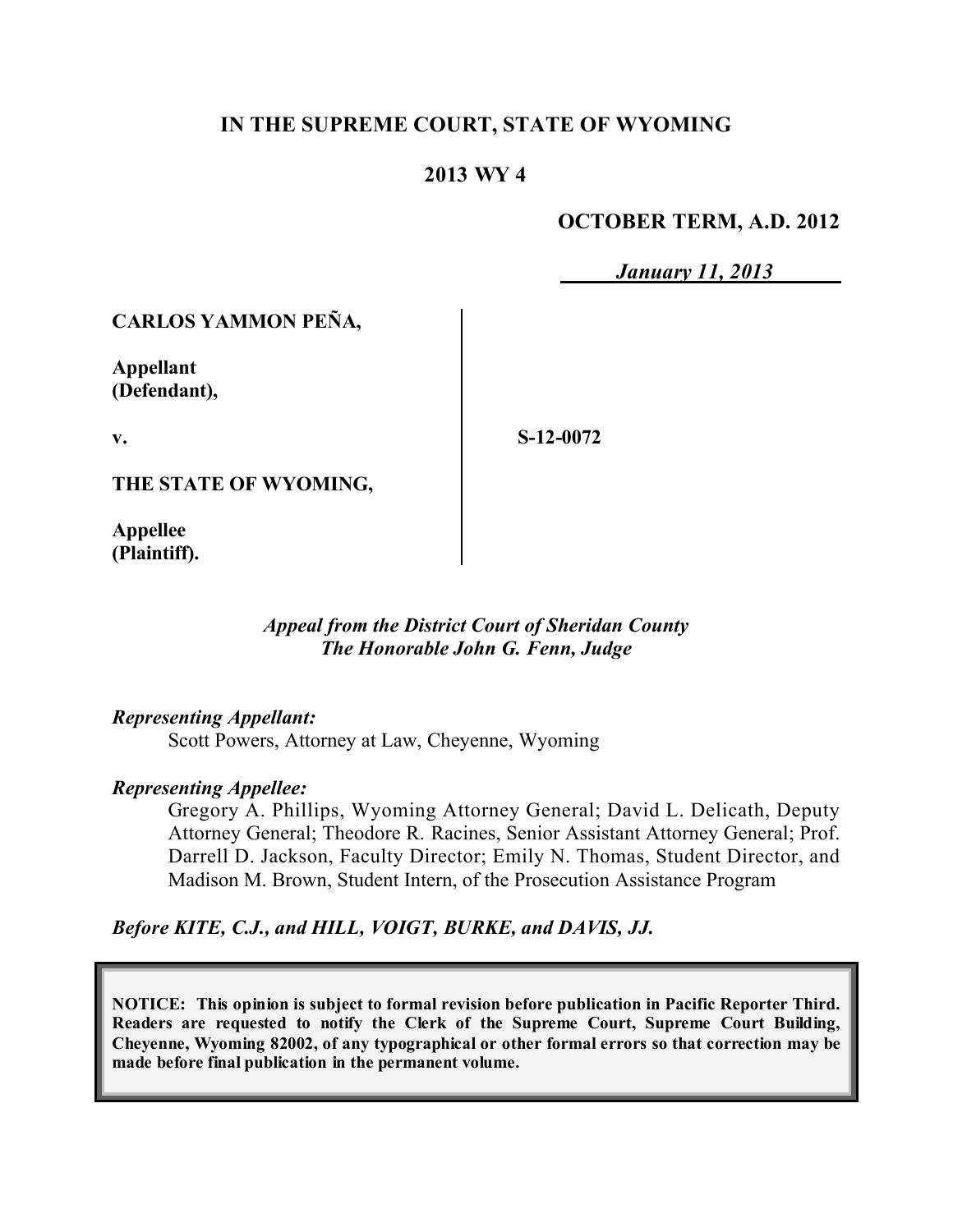# **DAVIS**, Justice.

[¶1] Appellant Carlos Yammon Peña was convicted of felony larceny after taking a pickup truck without the owner's permission. After the verdict was returned and accepted, but before sentencing, he moved for a new trial. He alleged that members of the venire and/or the jury overheard conversations between the State's witnesses, and that the information to which they were exposed tainted and prejudiced them. The district court denied his motion, finding that he had waived his right to ask for a new trial by failing to bring the alleged communications with jurors or potential jurors to the court's attention during trial. On appeal, he challenges that ruling and also contends that there was insufficient evidence of his intent to deprive the owner of the truck of that property as required for a conviction of larceny. We affirm.

#### **ISSUES**

[¶2] 1. Is the evidence in the record sufficient to support Mr. Peña's conviction for felony larceny?

2. Did the trial court err as to the applicable law or abuse its discretion in denying Mr. Peña's motion for a new trial on the ground that he waived his challenge by failing to raise it during trial?

### **FACTS**

[¶3] On the morning of May 21, 2010, Jerry Gross awoke at his home in Dayton, Wyoming to find that his pickup truck was missing. He immediately reported the theft to the Sheridan County Sheriff's Department. The truck was a maroon 2005 Ford F-250 crew cab "decked out" with a number of accessories: a grille guard, a chrome tailgate, tinted windows, a sixteen-ton hitch, a spray-on bed liner, and window decals advertising Mr. Gross's business, Cow-Tran. Mr. Gross had not given anyone permission to use his truck that day. Sheriff's Deputy Mike Hamilton was unable to locate the vehicle, and he therefore reported it as stolen to the National Crime Information Center (NCIC) database.

[¶4] Mr. Peña was a nineteen-year-old Sheridan College student at the time the pickup truck was taken. He lived in Dayton, while his off-and-on girlfriend Kaitlyn lived in Rapid City, South Dakota. At trial, his counsel described this relationship as "a love interest that he had at that time, as many 19-year-old love interests go, that waned after some period of time . . . ."

[¶5] Mr. Peña normally visited Kaitlyn often, but had not seen her in some time because his own pickup truck had broken down, leaving him with no transportation. Trial counsel acknowledged that Mr. Peña took Mr. Gross's truck so he could visit Kaitlyn, and that he did not have the owner's permission to take the truck.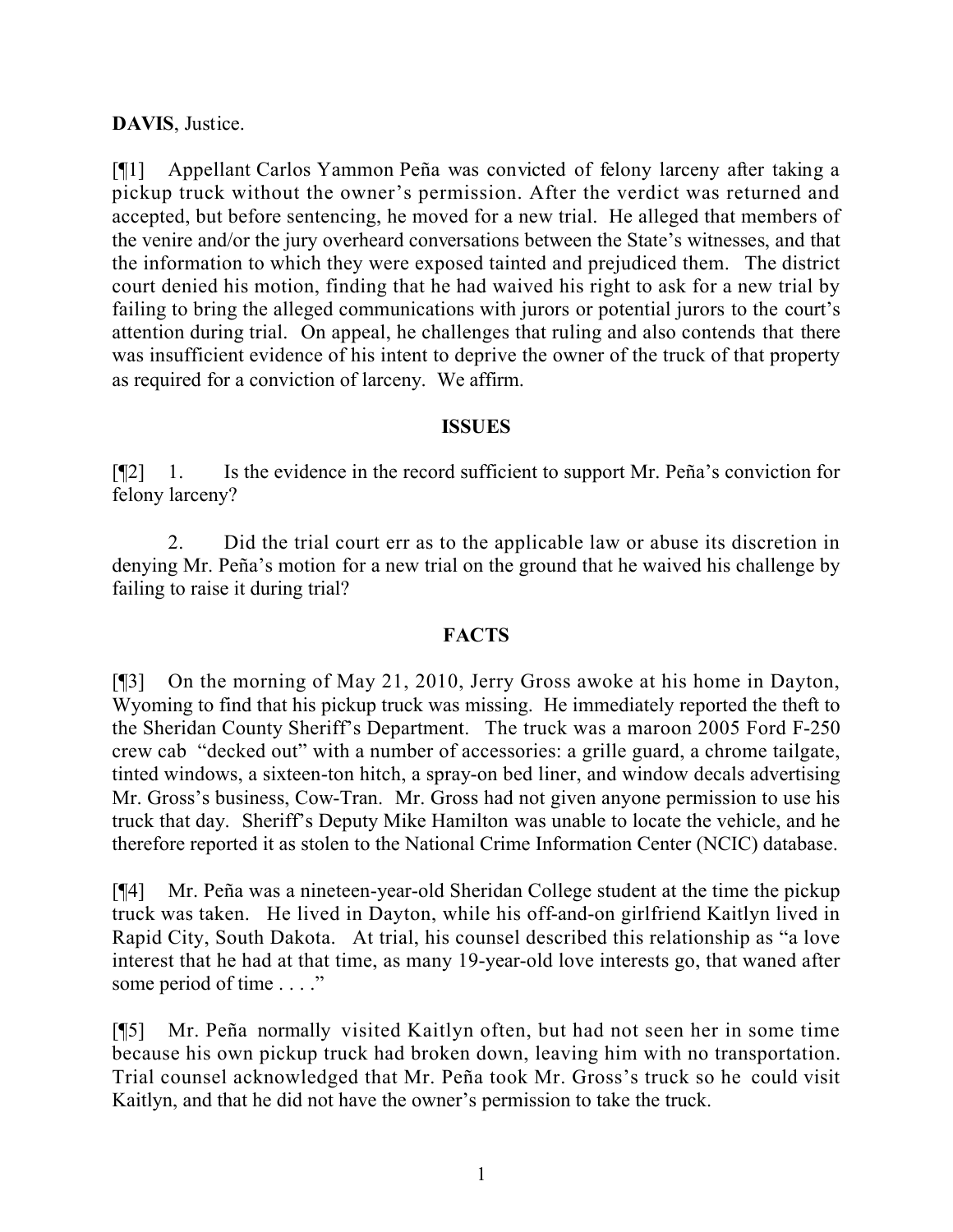[¶6] After taking the pickup, Mr. Peña traveled to Rapid City, where he stayed intermittently with Kaitlyn and her mother Kim Heuer for about a month. He drove the truck during this time frame, but he removed company decals shortly after arriving in Rapid City. Ms. Heuer testified that he told her and her daughter that the vehicle belonged to his mother. He eventually left in the truck to visit his father in Covington, Louisiana. According to Ms. Heuer, the vehicle was clean and was not damaged during the time Mr. Peña was in Rapid City.

[¶7] Ms. Heuer testified that after Mr. Peña's departure, her daughter Kaitlyn noticed an email confirmation for a Craigslist advertisement sent to Mr. Peña's email address. She was able to access Mr. Peña's email account because his password was stored on her computer. In the advertisement, Mr. Peña listed the following parts of the truck for sale: the sixteen ton hitch, the chrome tailgate, and the aftermarket grille guard. The advertisement, which Kaitlyn saved, stated that "[t]hey came [on] my 2005 Ford F250 . . . ." A printout of the advertisement was received in evidence at trial.

[¶8] On August 30, 2010, the St. Tammany Parish, Louisiana Sheriff issued a "Be On The Lookout" (BOLO) notice directing law enforcement to stop a maroon Ford F-250 with Wyoming license plates. The BOLO related to a different possible crime which was not identified to the jury. Corporal Robert Edwards of the St. Tammany Parish Sheriff's Office located the vehicle and stopped it. This was not particularly difficult, because Corporal Edwards sees few vehicles with Wyoming plates in St. Tammany Parrish.

[¶9] Mr. Peña was driving the pickup truck, and he readily identified himself, but he was unable to produce a driver's license, registration, or proof of insurance. When Corporal Edwards asked if the truck belonged to him, he claimed that it belonged to his boss, who worked in construction. Corporal Edwards ran the license plate through the NCIC database, confirmed that the truck was stolen, and placed Mr. Peña under arrest.

[¶10] Deputy Cecil Hoyt, who was also employed by the St. Tammany Parrish Sheriff, responded to the scene and relieved Corporal Edwards. Mr. Peña admitted to Deputy Hoyt that the truck was stolen, but this time claimed that it belonged to his mother's fiancé. He did not mention any plan to return it to its owner. When Deputy Hoyt asked him about being caught with the truck, he responded "I made it this far, didn't I?" Deputy Hoyt testified at trial that Mr. Peña had a cocky and arrogant demeanor during the conversation.

[¶11] Mr. Gross eventually recovered the truck in March of 2011, with some assistance from Mr. Peña's mother. Its license plates, vehicle identification number (VIN), and registration documents were unaltered. The truck was in good condition but was missing its grille guard, a toolbox, and the Cow-Tran decals. Mr. Peña had put around 14,000 miles on the vehicle during his odyssey.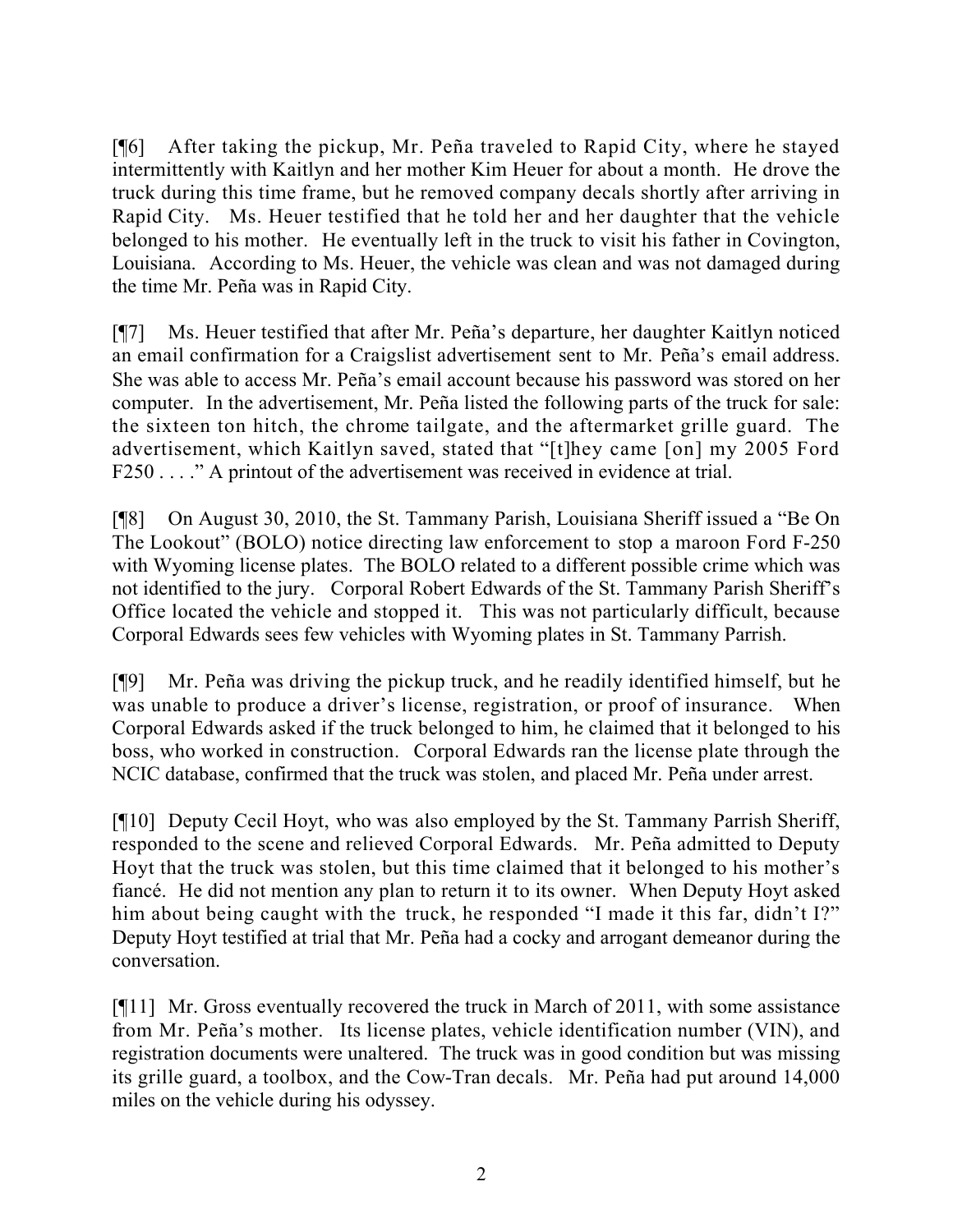[¶12] After his arrest in Louisiana, Mr. Peña was extradited to Sheridan County. He was charged with one count of felony larceny in violation of Wyo. Stat. Ann. § 6-3-  $402(a)(c)(i)$ , to which he pled not guilty.

[¶13] Jury trial began on July 27, 2011, at 9:00 a.m. Voir dire commenced after the trial judge gave an explanation of the trial process and an initial admonition. At 10:07 a.m., the court recessed to chambers for what the judge predicted would be about half an hour, and the prospective jurors were told that they were welcome to go outside the courtroom into the hallway. Counsel then made challenges for cause and peremptory challenges in chambers. The trial transcript does not identify when the trial resumed in open court. Once the proceedings resumed, a jury of twelve and one alternate was seated and sworn, and the rest of the venire was excused.

[¶14] Following opening statements, the State called a total of five witnesses: Mr. Gross, Deputy Hamilton, Ms. Heuer, Corporal Edwards, and Deputy Hoyt. Their testimony was consistent with the summary set forth above. The State rested, and Mr. Peña did not move for judgment of acquittal under Wyoming Rule of Criminal Procedure 29. He then called Gail Sistrunk, his mother, as his only witness. Her testimony was generally consistent with that of the State's witnesses. The State did not put on a rebuttal case.

[¶15] An instruction conference had been held earlier, but the court excused the jury for a break after the evidence was closed, and asked if there were any proposed changes or modifications to the instructions based on Ms. Sistrunk's testimony. After learning that there were none, the court asked counsel if the parties had anything else they wanted to have considered, and both attorneys indicated they did not. The court then instructed the jury on the elements of felony larceny, including the requirement that the State prove intent to deprive the owner or lawful possessor of property worth \$1,000.00 or more beyond a reasonable doubt.

[¶16] The State argued that the evidence showed that Mr. Peña intended to deprive the owner of the truck for the following reasons:

- He had the vehicle for three months by the time it was recovered in Louisiana.
- He removed the Cow-Tran decals to make the vehicle less easily identifiable.
- He inconsistently claimed the truck belonged to his mother, his boss, and his mother's fiancé.
- He probably sold the truck's grille guard through the ad placed on Craigslist, and tried to sell other parts by the same means. A toolbox was missing from the truck when it was located, suggesting that it might also have been sold on Craigslist.
- He told Deputy Hoyt, "I made it this far," suggesting that he would have kept the truck as long as he could.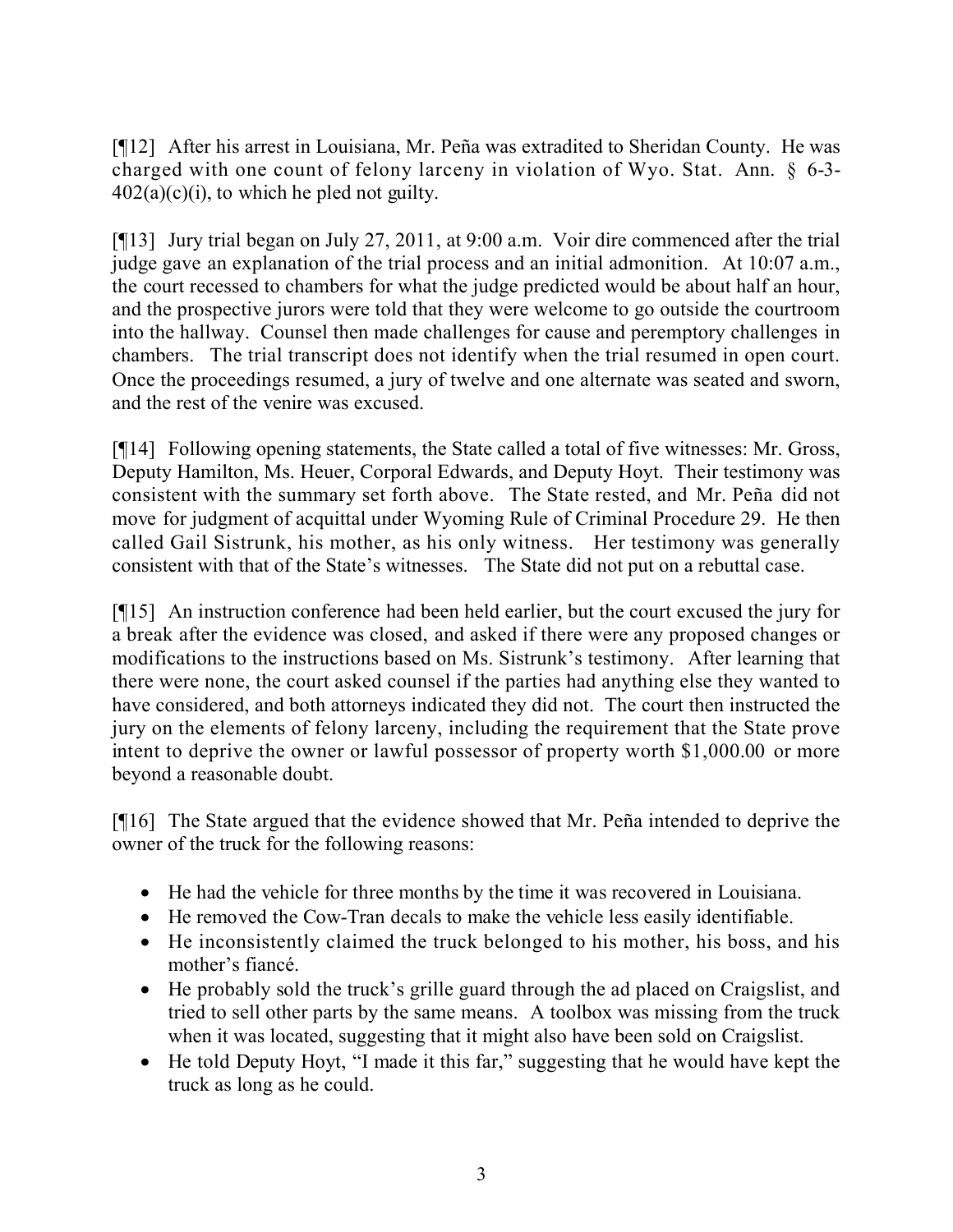• He put 14,000 miles on the vehicle.

[¶17] Mr. Peña's counsel first emphasized the State's burden to prove each essential element of the offense charged beyond a reasonable doubt. He then argued that the evidence only showed misdemeanor unauthorized use or "joyriding" for the following reasons:

- He only had the truck for 90 days.
- He did not remove the Wyoming license plates from the vehicle nor alter its VIN.
- He did nothing to change the truck's appearance other than removing the Cow-Tran decals.
- He did not hide or dispose of the vehicle.
- His intent was just to visit his girlfriend, and then his father.
- The evidence supports a conclusion that Mr. Peña intended to make unlawful temporary use of the vehicle, but not to deprive the owner of it as required by statute.

[¶18] The jury found Mr. Peña guilty of felony larceny. Its verdict was accepted, and the jury was discharged without objection from the parties. The entire trial took just one day.

[¶19] Mr. Peña retained a different attorney for post-trial motions and this appeal. His new counsel filed a timely motion for a new trial based upon "various issues surrounding the jury, its selection, its composition and certain communications that may have been heard by jurors and/or potential jurors." The State responded that "[n]ot only are Defendant's assertions based on rank speculation and conjecture, his failure to raise these issues in a timely manner constitutes a waiver of his right to now seek judicial remedy." The district court held an evidentiary hearing on the motion on October 5, 2011.

[¶20] At that hearing, the defense called private investigator Timothy Soule as its first witness. Mr. Soule testified that he came to the Sheridan County courthouse at around 9:00 in the morning on the day of trial because he was a private bail enforcement agent assigned to monitor Mr. Peña. Cross-examination established that Mr. Soule worked with Ms. Sistrunk, that he had done some investigative work on the case, and that he was also there in a professional capacity related to Mr. Peña's defense.

[¶21] Mr. Soule testified that he remained in the hallway during jury selection. According to him, a number of Sheridan County law enforcement officers were also there, including Lieutenant Mark Conrad, Deputy Steve Matheson, and Sheriff Dave Hoffmeier.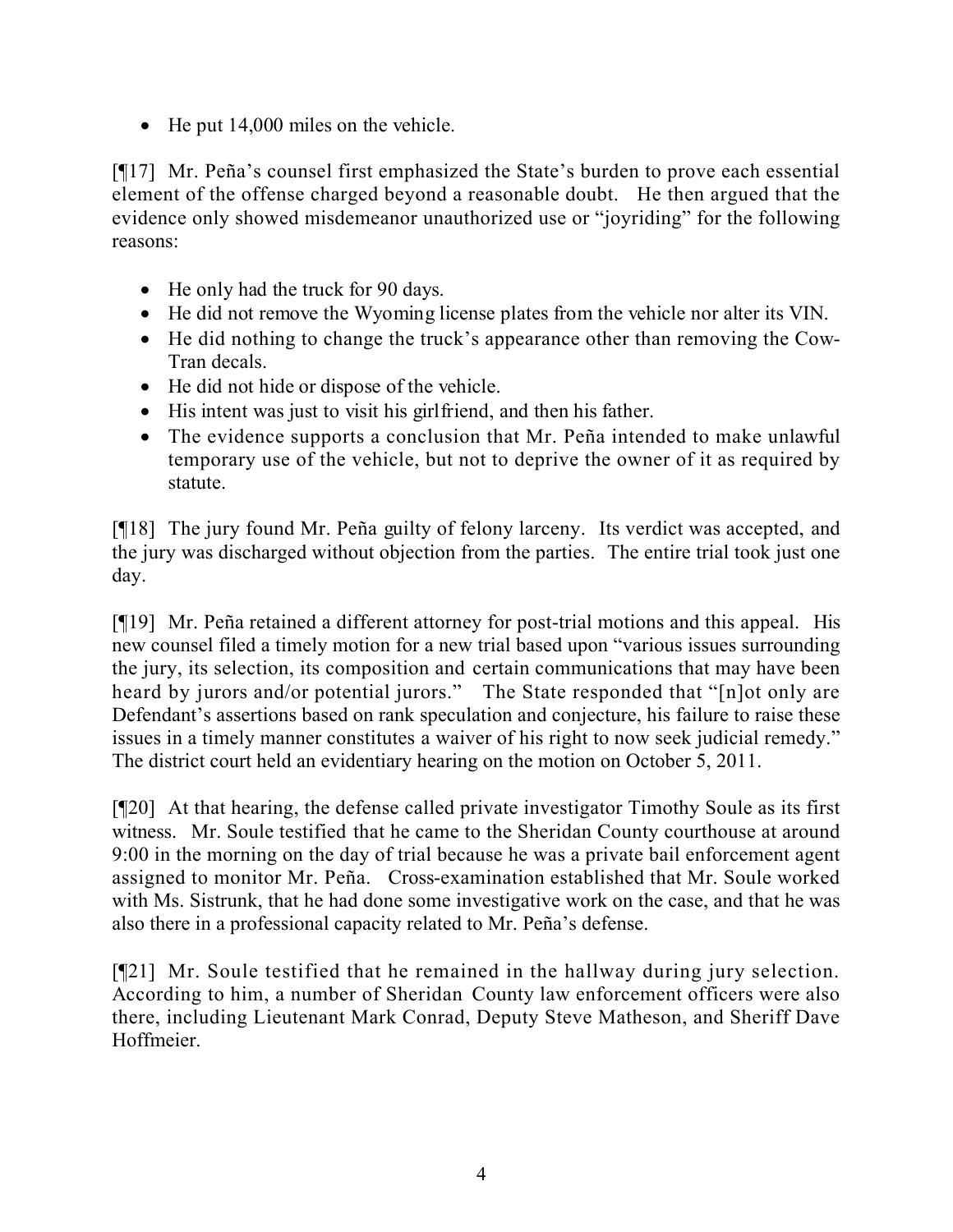[¶22] After an hour, a group of people came out of the courtroom into the hallway where the law enforcement officers were. Mr. Soule believed this group of people to be the panel of prospective jurors. He testified that the Louisiana law enforcement officers talked with the Sheridan County officers about apprehending Mr. Peña and whether he had admitted to them that the truck had been stolen. He testified that prospective jurors were in a position to hear what the law enforcement officers said. Mr. Soule also indicated that a tall, bald man with glasses and a goatee arrived and suggested that Mr. Peña's bond would probably be revoked. The law enforcement officers nodded in response to this comment, but stopped talking once they appeared to realize that potential jurors were within earshot.

[¶23] Mr. Soule testified that he reported what he had observed to Ms. Sistrunk and the Clerk of Court. He claimed the clerk seemed shocked at this turn of events, and that she told him that she would talk to the judge. Mr. Soule indicated that Ms. Sistrunk told him that he should advise Mr. Peña's attorney of what he had seen. He testified he did in fact tell Mr. Peña's attorney of what he had seen and heard during the trial, although the exact time of this conversation is not established in the motion hearing record.<sup>1</sup>

[¶24] The defense then called Ms. Sistrunk. She testified that she did not completely see what happened because she was on the opposite side of the hallway. She also testified that she used her cell-phone to take a picture of the group, including the bald man described by Mr. Soule, after he told her what had happened. The picture was not introduced as an exhibit, and is not part of the appellate record. Ms. Sistrunk testified that she recognized the bald man as Sheridan County Attorney Matthew Redle, who was present at the motion hearing. She also testified that she reported what Mr. Soule had told her to Mr. Peña's attorney during the trial.

[¶25] After the defense rested, the State called Mr. Redle as its first witness. He testified that his review of courthouse surveillance videos indicated that he was in the courthouse (where the County Attorney's office is located) on the day of trial. He did not recall going to the courthouse that day until about 3:00 in the afternoon. He testified that he did go to the floor on which the courtroom is located and speak with law enforcement officers there, but said that he only made small talk with the Louisiana sheriff's deputies about where they were staying. He recalled that the empanelled jury was in the courtroom at the time. He also indicated that the cell-phone photo taken by Ms. Sistrunk was not in fact one of him, and that he would not have been able to revoke Mr. Peña's bond regardless of whether he was in the courthouse that day or not.

 $\overline{a}$ <sup>1</sup> Presumably the conversation occurred some time after the attorneys finished exercising challenges for cause and peremptory challenges, because they would have been in chambers at the time of the occurrence.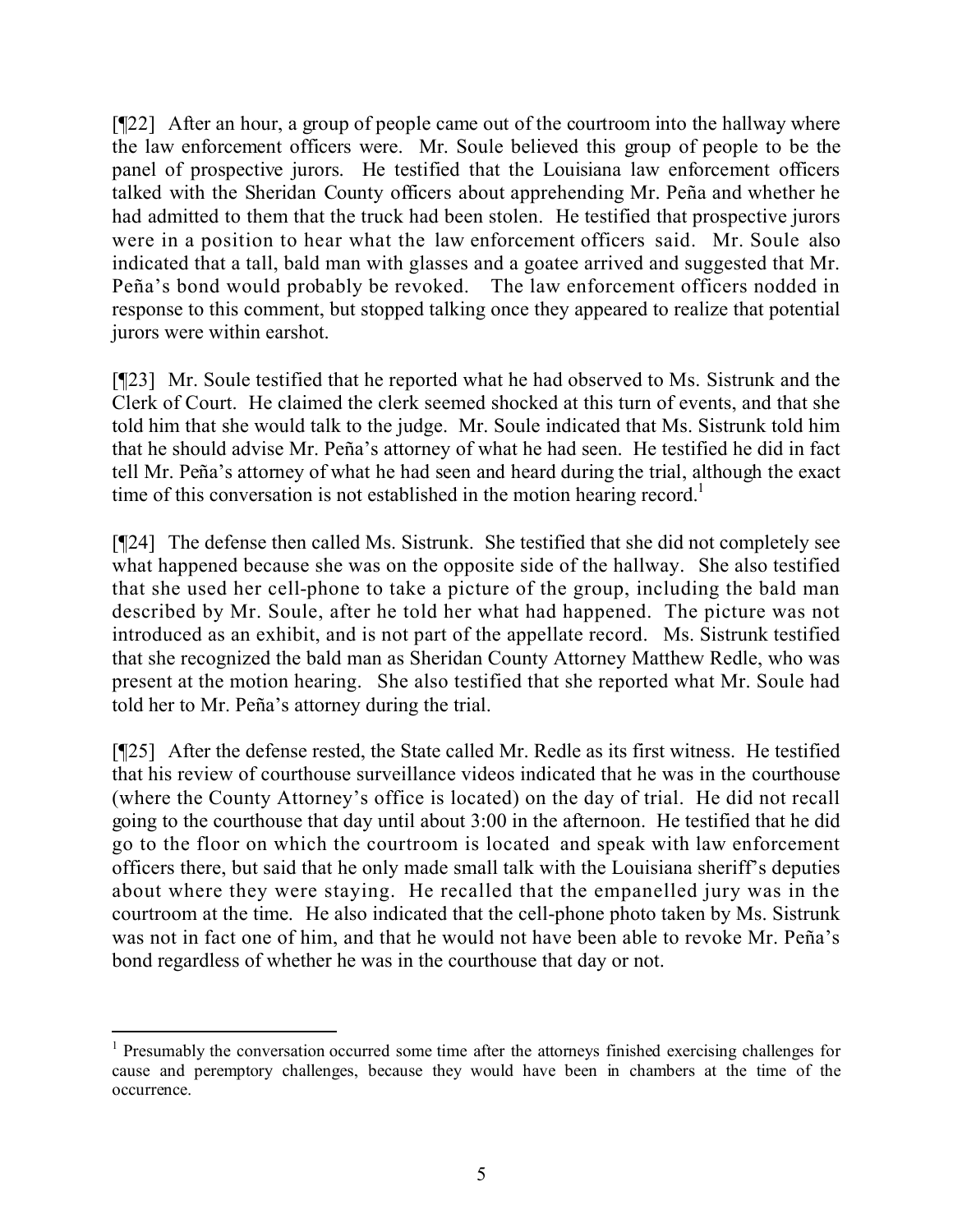[¶26] The State also called Lieutenant Conrad. He testified that he and Sheriff Hoffmeier arrived at the courthouse at around 8:00 in the morning. They waited outside the courtroom during the start of the trial, and the Louisiana deputies did not arrive until about 10:00 a.m. Mr. Soule and Mr. Sistrunk were also in the hallway outside the courtroom at this time. He testified that he only made small talk with the other officers, and they did not talk about anything related to the case in the presence of potential jurors as claimed by Mr. Soule.

[¶27] After hearing the evidence, the district judge observed that the critical issue was trial counsel's failure to timely notify the court of any allegedly improper communications with the jury. The Court later issued a written ruling denying Mr. Peña's motion, finding that "the grounds identified in his written motion [were] waived by his failure to raise those identified issues during the pendency of trial."

[¶28] On November 30, 2011, Mr. Peña was sentenced to a term of imprisonment of not less than two and a half nor more than three and a half years. The district court recommended to the Wyoming Department of Corrections that he be allowed to participate in the Youthful Offender Program commonly known as Boot Camp. After his admission to and successful completion of that program, the court suspended the balance of his prison term in favor of a three-year period of supervised probation on a stipulation of the parties. This appeal was timely perfected.

# **STANDARD OF REVIEW**

[¶29] Mr. Peña argues that the evidence presented by the State at trial was insufficient to show that he had the intent to deprive the owner of the vehicle involved in this case as that term is used in the governing statute.<sup>2</sup> Our standard of review for sufficiency of the evidence in criminal cases is well-established:

 $\overline{a}$ <sup>2</sup> Trial counsel did not move for judgment of acquittal at any stage of the proceedings. In older cases, we held that a defendant's failure to move for a judgment of acquittal limited later claims of insufficient evidence to review for plain error. *See, e.g.*, *Griswold v. State*, 994 P.2d 920, 928 (Wyo. 1999) ("Griswold failed to move for a judgment of acquittal on Count V at trial; therefore, we review his claim [of insufficient evidence] under the plain error standard." (citing *Farbotnik v. State*, 850 P.2d 594, 603–04 (Wyo. 1993))). We recently abandoned this approach, noting the difficulties in reviewing an overall record for plain error:

Historically, this Court has paid lip service to the concept of giving only the plain error rule's limited review to sufficiency of the evidence issues, but in practice we have performed our usual sufficiency of the evidence analysis whether or not a motion for judgment of acquittal was made in the trial court. In truth, the plain error standard does not lend itself to application where the issue is sufficiency of the evidence. One, there is no "incident" that is alleged to be error, and no objection can be made to the failure to have presented evidence on one or more of the elements of the crime. Two, the "clear and unequivocal rule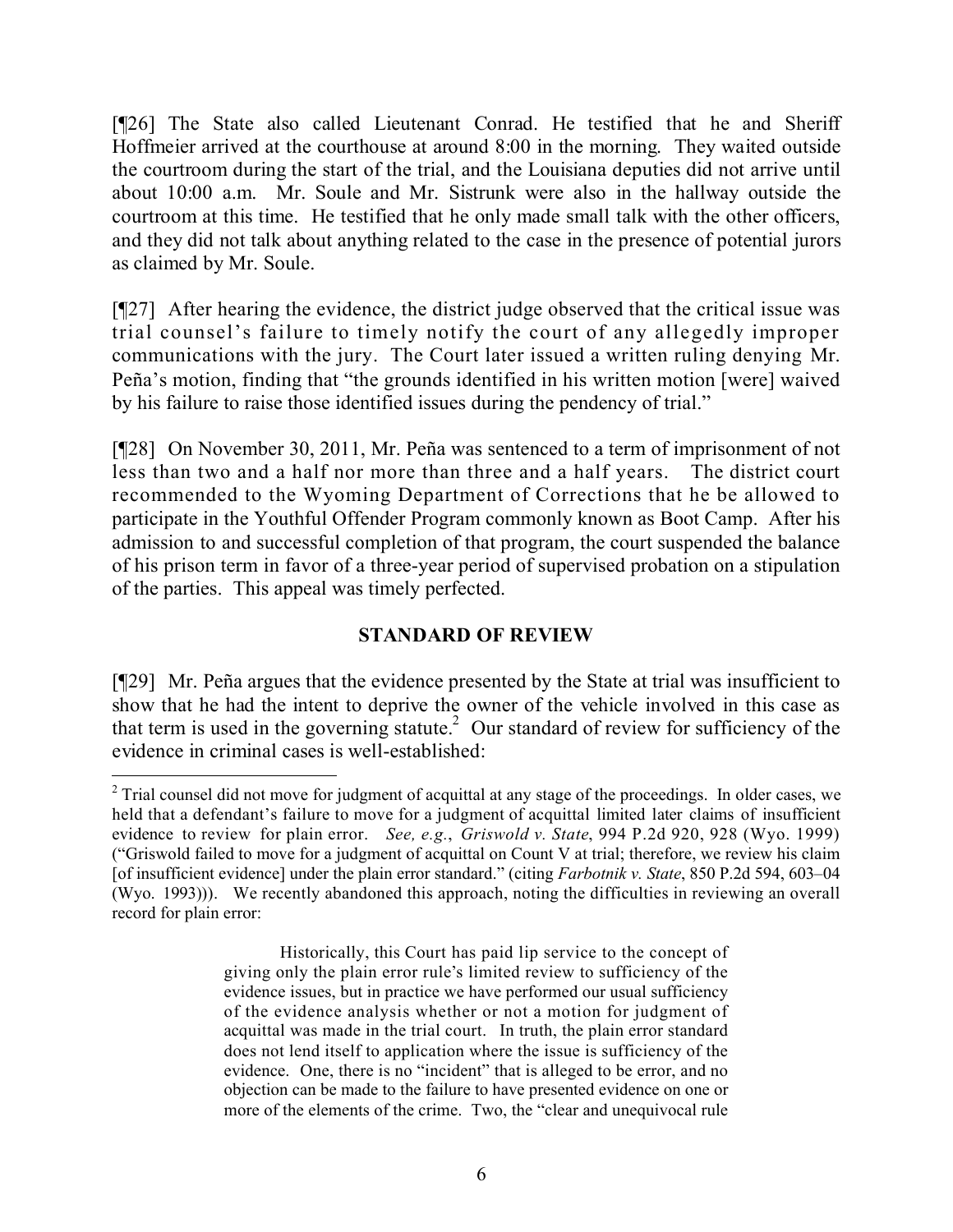[T]his Court examines all the evidence and accepts as true the State's evidence and all reasonable inferences that can be drawn from it. The Court does not consider conflicting evidence presented by the defense, nor does it substitute its judgment for that of the jury. Evidence is reasonably sufficient if a jury could have reasonably concluded each of the elements of the crime was proven beyond a reasonable doubt.

*Venegas v. State*, 2012 WY 136, ¶ 13, 287 P.3d 746, 749–50 (Wyo. 2012) (citing *Anderson v. State*, 2009 WY 119, ¶ 6, 216 P.3d 1143, 1145 (Wyo. 2009)) (internal citations omitted) (quotation marks omitted). This standard applies to our review of both direct and circumstantial evidence. *Jones v. State*, 2011 WY 114, ¶ 19, 256 P.3d 527, 534 (Wyo. 2011).

[¶30] Mr. Peña also argues that the district court erred in denying his motion for a new trial based on the alleged exposure of jurors to information which may have been prejudicial and inadmissible at trial. This issue implicates two different standards. The district court determined as a matter of law that a challenge based on exposure of jurors to prejudicial information is waived if known to a defendant or his counsel during trial but not raised at that time. The standard of review for this legal issue is *de novo*. *See Short v. State*, 2009 WY 52, ¶ 8, 205 P.3d 195, 198 (Wyo. 2009) (stating that we conduct a *de novo* review of a district court's legal conclusions following an evidentiary hearing) (quoting *Odhinn v. State*, 2003 WY 169, ¶¶ 13–15, 82 P.3d 715, 719–20 (Wyo. 2003)).

[¶31] The trial judge also had to decide whether the facts presented at the evidentiary hearing on the new trial brought the case under the waiver rule he ultimately applied. Wyoming Rule of Criminal Procedure 33(a) generally governs motions for new trial in

of law" element of plain error analysis does not "fit" a sufficiency of the evidence analysis. Third, the proposition that a defendant's guilt must be proved with competent evidence bearing upon each of the crime's elements always involves a fundamental right. Finally, a defendant is always prejudiced if he is found guilty and the evidence is not sufficient to establish his guilt. For these reasons, we hereby abandon any adherence to the plain error rule where sufficiency of the evidence is the issue.

*Garay v. State*, 2007 WY 130, ¶ 2 n.1, 165 P.3d 99, 101 n.1 (Wyo. 2007). *See also Najera v. State*, 2009 WY 105,  $\parallel$  5 n.3, 214 P.3d 990, 992 n.3 (Wyo. 2009) (describing how an inadequate judgment for acquittal did not preclude appellate review of the sufficiency of the evidence); *Haynes v. State*, 2008 WY 75, ¶ 16, 186 P.3d 1204, 1208 (Wyo. 2008) ("We apply these standards [of sufficiency of the evidence] even when no objection to the alleged error is made at trial." (citing *Garay*,  $[2 \text{ n.1}, 165 \text{ P.3d at 101 n.1})$ ). We therefore review Mr. Peña's claim of insufficient evidence on the merits despite the absence of a motion for judgment of acquittal.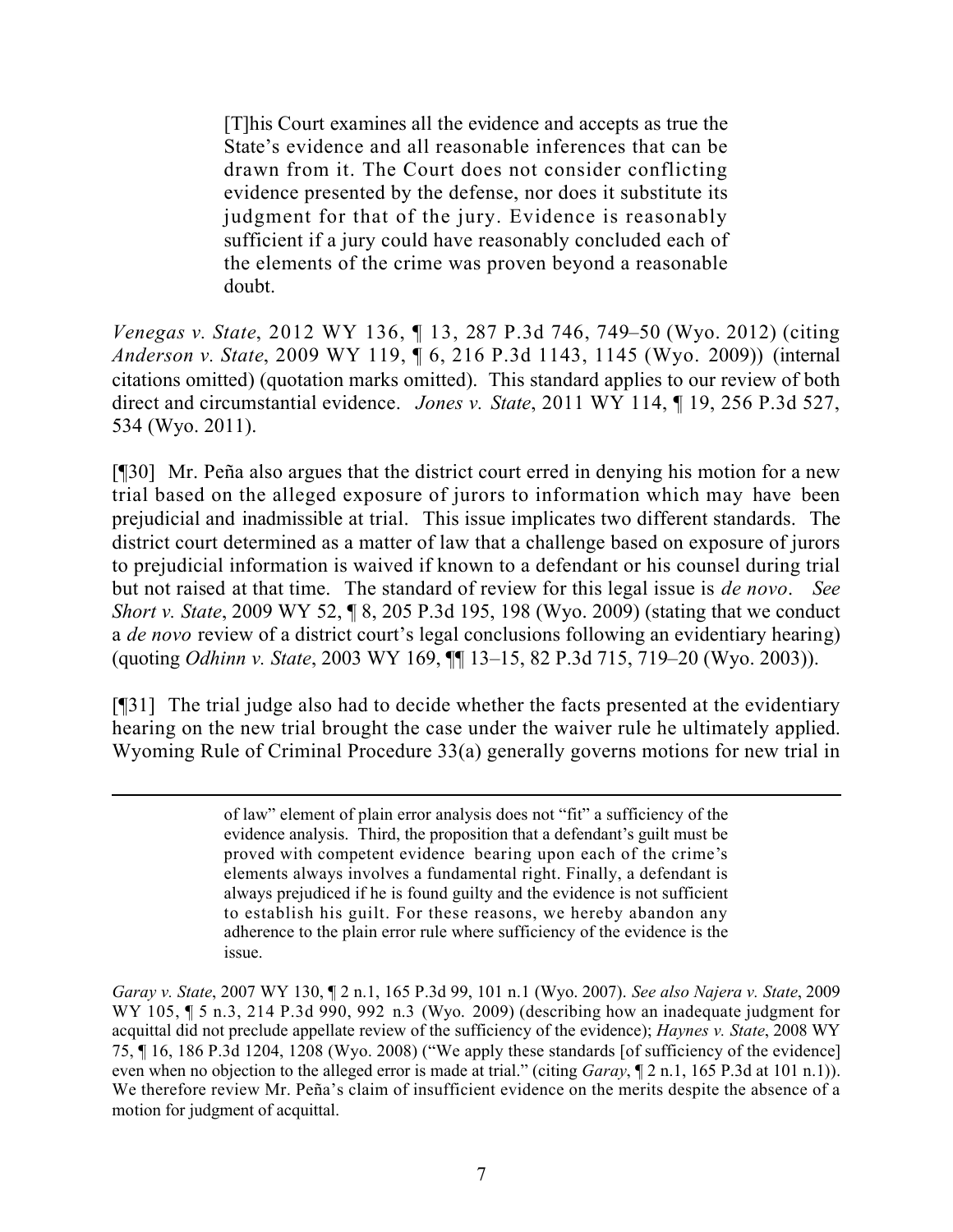criminal cases. W.R.Cr.P. 33(a). The rule permits a court to grant a defendant's motion for a new trial "if required in the interest of justice." *Id.* We recently described the standard of review for denial of a new trial as follows:

> [W]hen a motion for . . . new trial is presented, the district court considers the motion and grants it if justice so requires . . . . [I]f the motion is denied, and that denial is appealed, we review that denial for an abuse of discretion . . . . [A]buse of discretion has occurred where the district court could not have reasonably concluded as it did.

*Yellowbear v. State*, 2008 WY 4, ¶ 68, 174 P.3d 1270, 1295–96 (Wyo. 2008) (citation omitted); *accord Barker v. State*, 2006 WY 104, ¶ 12, 141 P.3d 106, 112 (Wyo. 2006); *Davis v. State*, 2005 WY 93, ¶ 44, 117 P.3d 454, 470–71 (Wyo. 2005); *Robinson v. State*, 2003 WY 32, ¶ 18, 64 P.3d 743, 748 (Wyo. 2003); *Flaim v. State*, 488 P.2d 153, 154 n.2 (Wyo. 1971).

[¶32] The appellant bears the burden of proving an abuse of discretion. *Warren v. State*, 809 P.2d 788, 790–91 (Wyo. 1991) (citing *Lacey v. State*, 803 P.2d 1364, 1370 (Wyo. 1990)). We have defined judicial discretion as "a composite of many things, among which are conclusions drawn from objective criteria; it means a sound judgment exercised with regard to what is right under the circumstances and without doing so arbitrarily or capriciously." *Smith v. State*, 2012 WY 130, ¶ 5, 286 P.3d 429, 431 (Wyo. 2012) (quoting *Penner v. State*, 2003 WY 143, ¶ 7, 78 P.3d 1045, 1047 (Wyo. 2003)). In recognition of that discretion, we give due regard to the trial judge's ability to assess the credibility of witnesses. *See Lawrence v. City of Rawlins*, 2010 WY 7, ¶ 13, 224 P.3d 862, 869 (Wyo. 2010) (explaining how "[d]ue regard is given to the opportunity of the trial judge to assess the credibility of the witnesses" in a bench trial (quoting *Snelling v. Roman*, 2007 WY 49, ¶ 8, 154 P.3d 341, 345 (Wyo. 2007))). The district court is free to accept or reject testimony as part of its discretion under Rule 33(a), even if such testimony is uncontradicted. *Flaim,* 488 P.2d at 154 n.2.

[¶33] The State asserts that we should apply the plain error standard, as the events in question were not brought to the attention of the district court during trial. We agree with the State that we generally review cases for plain error if the defendant does not raise an issue at trial. *See Kidwell v. State*, 2012 WY 91, ¶ 10, 279 P.3d 540, 543 (Wyo. 2012). If we were asked to decide whether the district court should have inquired into and acted upon potentially improper communications which came to its attention during the trial, despite no request from the defense that it do so, we might apply that standard. *See United States v. Gianakos*, 415 F.3d 912, 922 (8th Cir. 2005) (reviewing a district court's decision to not inquire into alleged juror misconduct for plain error).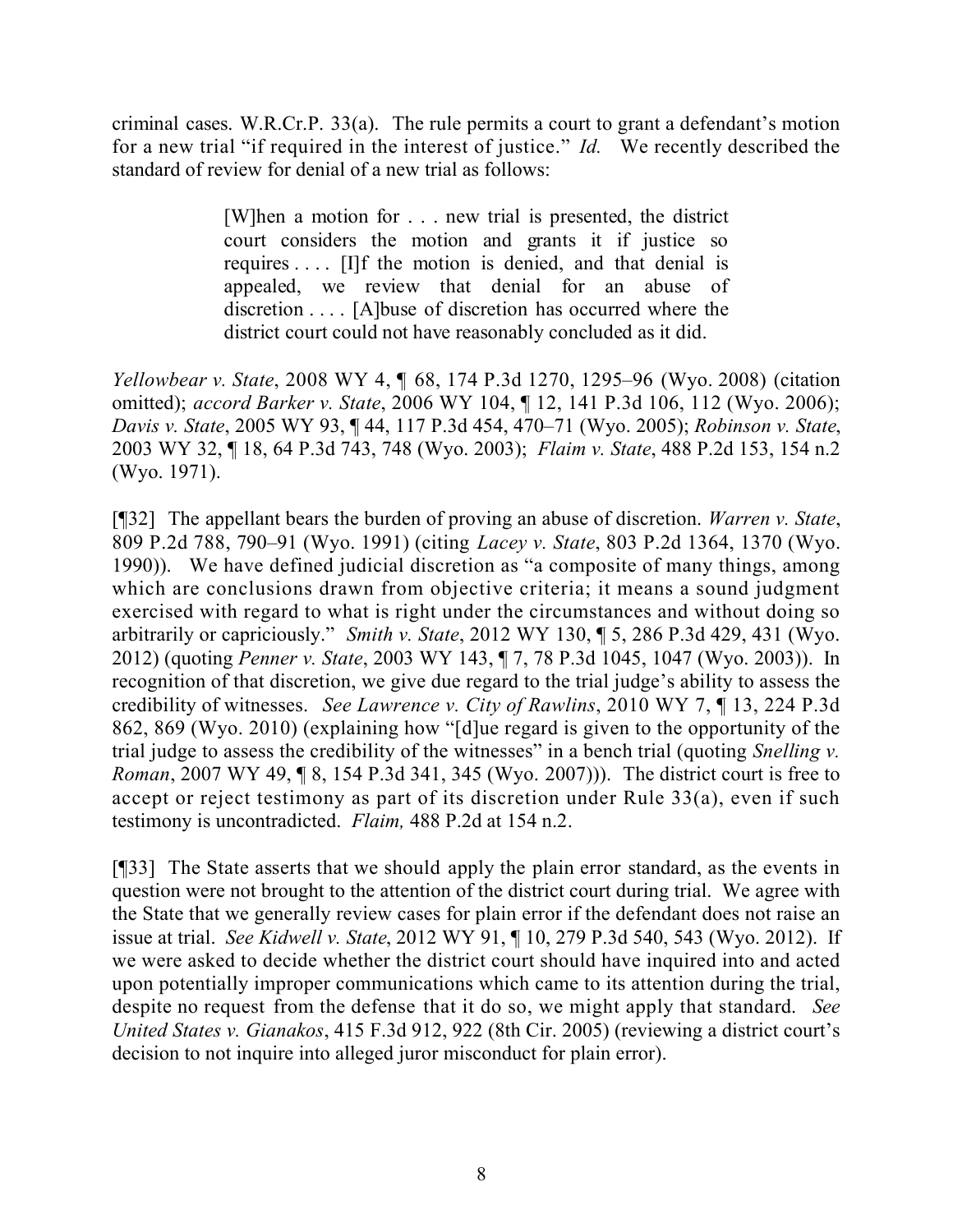[¶34] However, it is clear from Mr. Peña's brief that he does not challenge the allegedly improper communications as an independent trial error. Instead, he challenges the district court's denial of his motion for a new trial after the verdict. Under the circumstances we will determine whether the district court applied the correct principle of law and whether it abused its discretion in finding that Mr. Peña's counsel knew of the communications in question at a time when they could have been brought to the court's attention during the trial. *See Benjamin v. State*, 2011 WY 147, ¶ 29, 264 P.3d 1, 9 (Wyo. 2011) ("The proper standard of review must be adapted to fit the context in which the question is presented."); *Barker*, ¶ 12, 141 P.3d at 112 ("Generally, a district court's decision regarding a motion for a new trial is reviewed for an abuse of discretion.") (citation omitted).

# **DISCUSSION**

# **A. Sufficiency of the Evidence**

[¶35] Wyoming Statute § 6-3-402(a) provides that "[a] person who steals, takes and carries, leads or drives away property of another with intent to deprive the owner or lawful possessor is guilty of larceny." Wyo. Stat. Ann. § 6-3-402(a) (LexisNexis 2011). We recently noted that "[t]he law of theft and larceny has been recodified and its language has been simplified, but proof of the specific crime charged must still be made and tested against the beyond-a-reasonable-doubt standard." *Powell v. State*, 2012 WY 106, ¶ 6, 282 P.3d 163, 164–65 (Wyo. 2012) (citation omitted). "In order to prove larceny, the State must prove that the defendant intended to . . . deprive the rightful owner of the property." *Swanson v. State*, 981 P.2d 475, 479 (Wyo. 1999); *see also* Wyo. Stat. Ann.  $\S6-3-401(a)(ii)$  (LexisNexis 2011) (providing the statutory definition of "deprive").

[¶36] The jury was informed of the essential elements necessary to establish felony larceny in Instruction No. 6:

> The elements of the crime of Larceny, as charged in this case are:

- 1. On or about the 21st day of May, 2010;
- 2. In Sheridan County, Wyoming;
- 3. The Defendant, Carlos Yammon Peña;
- 4. Stole, took and carried, led or drove away;
- 5. Property of another of the value of \$1,000 or more;
- 6. With intent to deprive the owner or lawful possessor.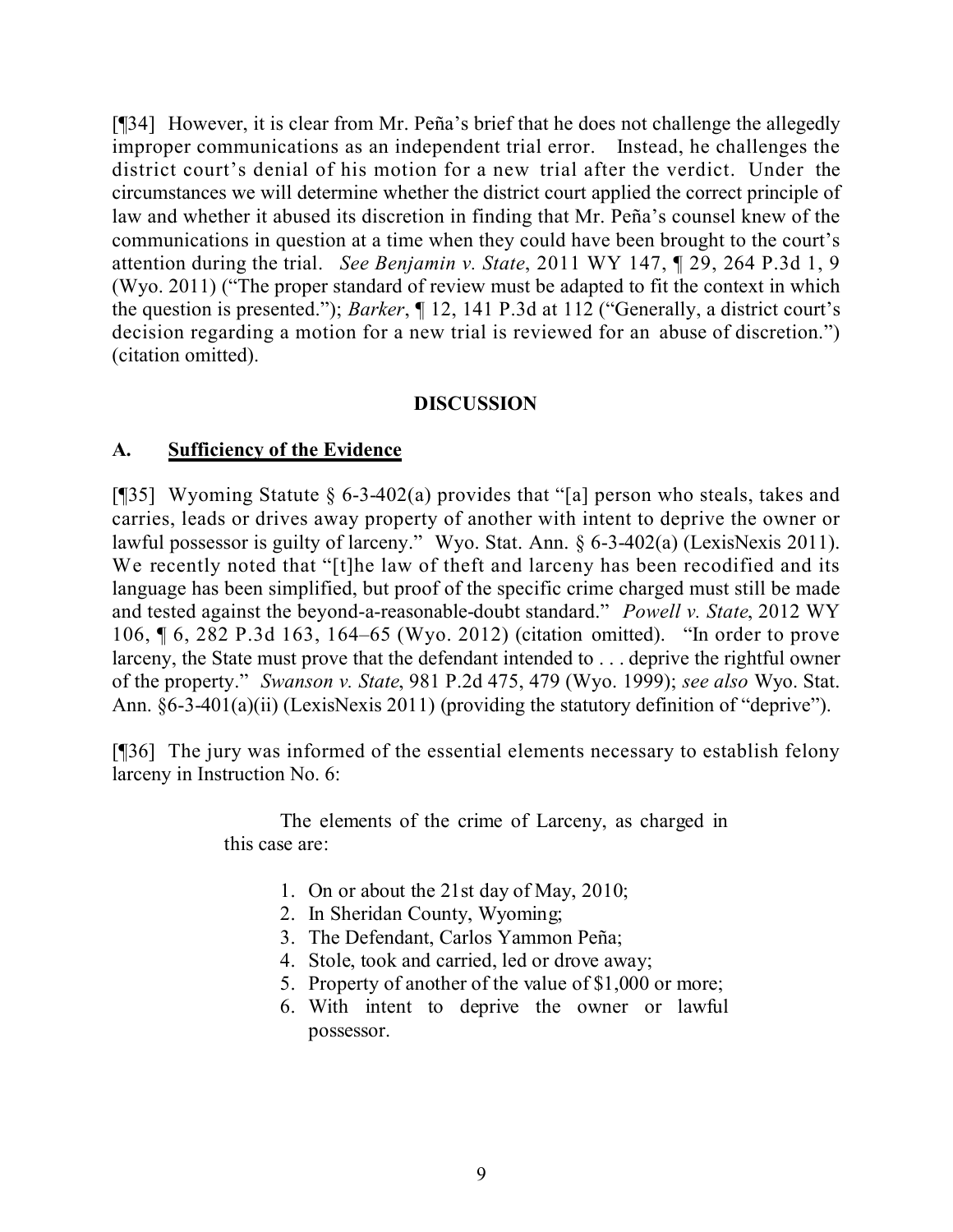If you find from your consideration of all the evidence that each of these elements has been proved beyond a reasonable doubt, then you should find the defendant guilty.

If, on the other hand, you find from your consideration of all the evidence that any of these elements has not been proved beyond a reasonable doubt, then you should find the defendant not guilty.

Jury Instruction No. 7 provided the statutory definition of "deprive":

"Deprive" means:

- a. To withhold property of another permanently or for so extended a period as to appropriate a major portion of its economic value or with intent to restore only upon payment of reward or other compensation; or
- b. To dispose of the property so as to make it unlikely that the owner will recover it.

[¶37] Over the State's objection, the Court also instructed the jury as to the lesserincluded misdemeanor of unauthorized use of a vehicle under Wyo. Stat. Ann. § 31-11- 102 (LexisNexis 2011). The offense of unauthorized use requires only that the State prove beyond a reasonable doubt that the accused had the "purpose of temporarily making use of the vehicle," as opposed to requiring it to prove that the defendant had the intent to "deprive" the owner of the property as it must for felony larceny. *See id.* Mr. Peña does not dispute that the foregoing instructions were a correct statement of the law applicable to this case.

[¶38] Only the sufficiency of the evidence to prove the sixth element of Instruction No. 6, intent to deprive, was disputed at trial or on appeal. Mr. Peña characterizes his actions as "joyriding" or unauthorized use, and argues the evidence was insufficient for the jury to find the required intent to deprive the vehicle's owner of his property. He concedes that the evidence was sufficient to support a misdemeanor conviction for unauthorized use of a vehicle.

[¶39] As Instruction No. 7 indicated, the statutory definition of "intent to deprive" includes an intent "[t]o withhold property of another permanently or for so extended a period as to appropriate a major portion of its economic value or with intent to restore only upon payment of reward or other compensation." Wyo. Stat. Ann. § 6-3-  $401(a)(ii)(A)$  (LexisNexis 2011). A jury may properly infer larcenous intent from circumstantial evidence, such as the defendant's words and conduct. *Jones*, 2012 WY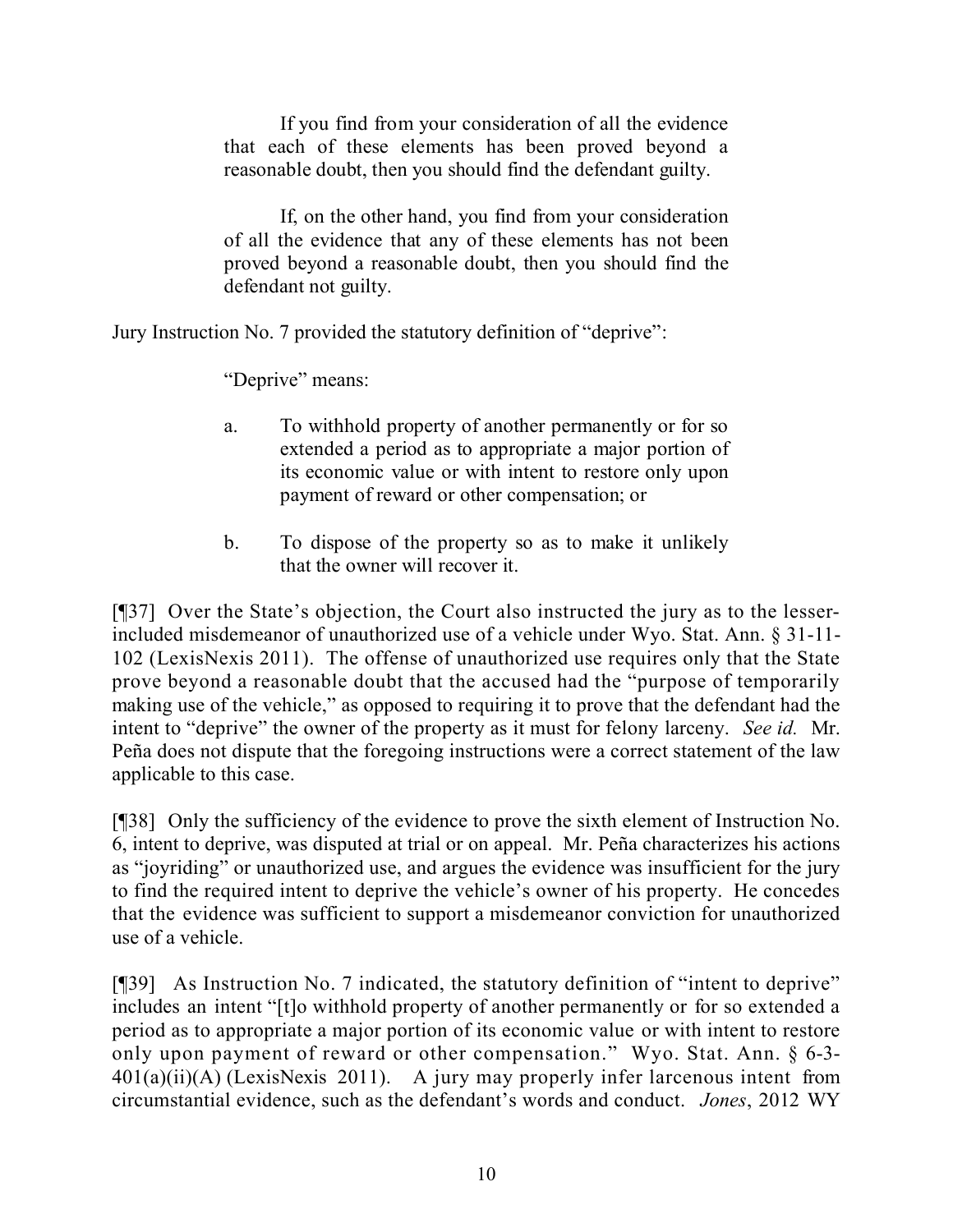83, ¶ 27, 278 P.3d 729, 735–36 (Wyo. 2012) (quoting *Wentworth v. State,* 975 P.2d 22, 26 (Wyo. 1999)). "The wrongful taking of another's property with no apparent intention of returning it, and in the absence of any explanatory circumstances" can support a finding of intent to deprive. *Wells v. State*, 613 P.2d 201, 204 (Wyo. 1980) (citing *State v. Jackson*, 420 P.2d 270, 272 (Ariz. 1966)). The State is not required to produce direct evidence of the defendant's intent to deprive, because that would impose a nearly impossible burden to satisfy in many cases. *See Jones*, ¶ 27, 278 P.3d at 735–36, (quoting *Schiefer v. State*, 774 P.2d 133, 135 (Wyo. 1989)).

[¶40] Two other Wyoming cases address the issue of sufficiency of evidence to prove intent to deprive. In *Wetherelt v. State*, 864 P.2d 449 (Wyo. 1993), the defendant broke into the victim's unoccupied trailer and took a number of items of personal property. She listed some of them in an advertisement for a garage sale, returned some to the victim, and refused to return others. We found this course of conduct sufficient to support a reasonable inference of intent to deprive the victim of his property. *Id.* at 450–52.

[¶41] In *Merchant v. State*, 4 P.3d 184 (Wyo. 2000), a used car salesman sold a truck to the victim but withheld the truck's title for more than five months. The victim was unable to use the truck for that period. We held that "in instances of temporary deprivations similar to the ones in this case, the jury can reasonably find intent to deprive." *Id.* at 191 (citing *Brett v. State*, 961 P.2d 385, 391 (Wyo. 1998)). *See also Thornton v. State*, 689 S.E.2d 361, 367–68 (Ga. Ct. App. 2009) (finding sufficient evidence of larcenous intent where the defendant, a mechanic, kept a customer's truck and used it as his own for over a year).

[¶42] The question the jury had to decide in this case was not whether Mr. Peña succeeded in keeping the vehicle permanently or for long enough to appropriate a major portion of its value, but whether he intended to do so. Whether he was likely to be successful in that effort in a world of instant communications and technological law enforcement capabilities was likewise not the issue that had to be decided. The evidence presented by the State showed that Mr. Peña removed decals connecting the truck to the owner's business shortly after taking it.<sup>3</sup> The record also indicates that he later attempted

 $\overline{a}$  $3$  Other courts have viewed similar acts of concealment as sufficient evidence to support a reasonable inference of the requisite intent to deprive. *See, e.g.*, *Smith v. State*, 575 S.W.2d 677, 681 (Ark. 1979) ("Evidence of concealment of the property may constitute evidence of a felonious intent [to deprive the owner of property], depending upon the surrounding circumstances." (citing *State v. Aten*, 457 P.2d 89 (Kan. 1969); *Byrd v. State*, 173 So. 282 (Miss. 1937); *Commonw. v. Dock*, 21 A.2d 429 (Pa. Super. Ct. 1941)); *People v. Quisenberry*, 311 P.2d 99, 103 (Cal. 2d Dist. Ct. App. 1957) (describing how the concealment of a vehicle's license plates supported a "reasonable inference that the taker intended to deprive the owner of possession.") (citation omitted); *Maddox v. State*, 38 So. 2d 58, 59 (Fla. 1948) (describing how a jury may infer larcenous intent from "an effort to conceal the possession of another's property" (quoting *Long v. State*, 11 Fla. 295, 297 (Fla. 1866))).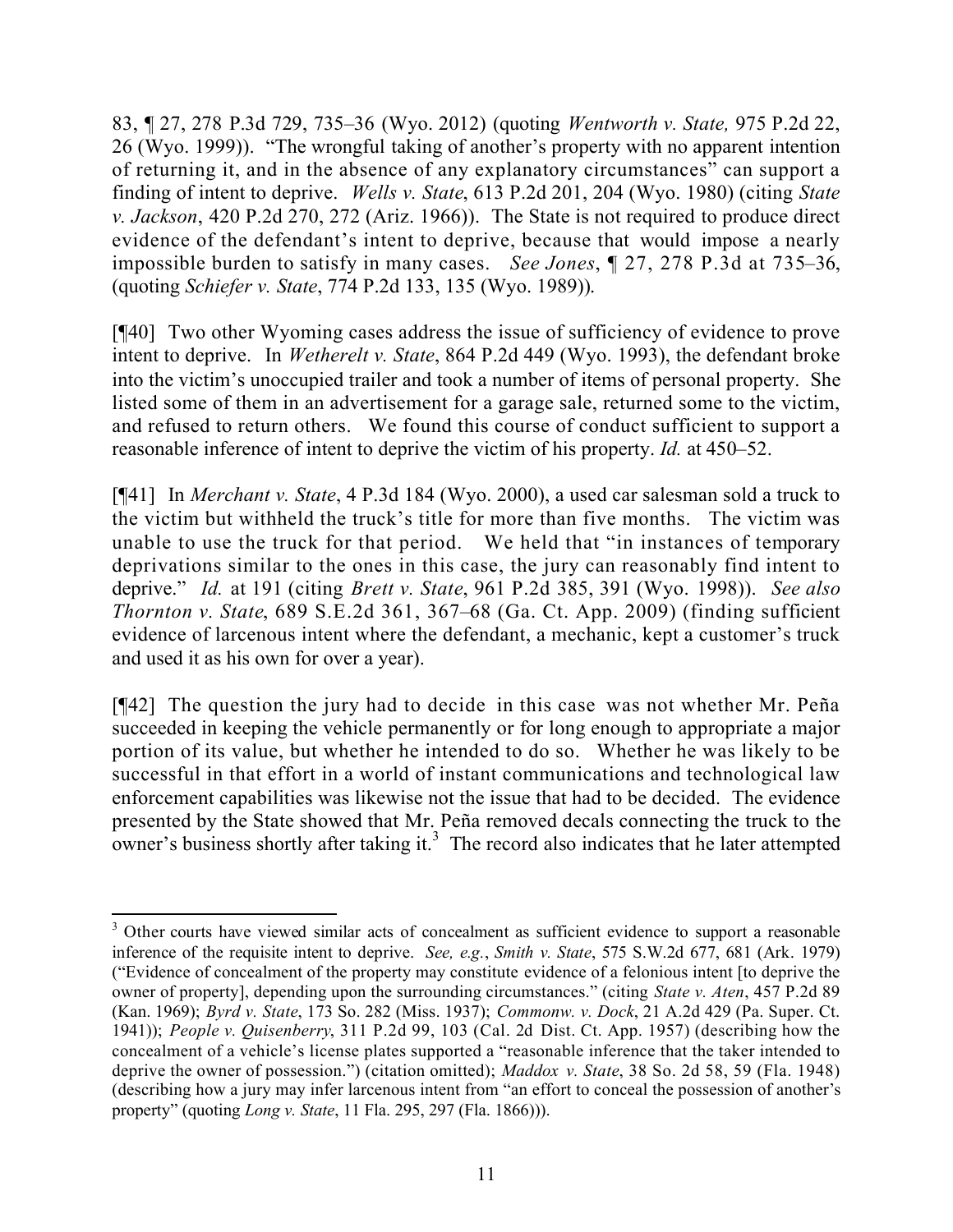to sell some of the truck's parts on Craigslist, and may have succeeded in that attempt, as the truck's grille guard and a toolbox were missing when it was recovered.

[¶43] Trial testimony indicated that Mr. Peña told his girlfriend's mother that the truck belonged to his mother. When he was questioned in Louisiana, he told Corporal Edwards that it belonged to his boss and denied that it was stolen. Shortly thereafter, he told Deputy Hoyt that the truck was stolen but that it belonged to his mother's fiancé. A reasonable jury could believe that these statements demonstrated an intent to avoid identification of the vehicle's owner so as to permit Mr. Peña to keep the vehicle as long as possible. That conclusion would be consistent with an intent to deprive.

[¶44] There is no dispute that when he was apprehended, Mr. Peña had kept the truck for three months, that he had put approximately 14,000 miles on it, and that he never made any effort to return it to its owner or advise him of its location. By all accounts, he maintained the vehicle well, from which the jury could infer that he intended to keep the vehicle in good condition so that he could continue to use it. When viewed in the light most favorable to the State, the evidence presented was sufficient to permit a jury to reasonably conclude that Mr. Peña intended to deprive the pickup truck's owner of his property as that term is defined in Wyoming Statute  $\S$  6-3-401(a)(ii)(A), and that the deprivation was temporary only because he was caught.

# **B. Motion for a New Trial**

[¶45] Mr. Peña's motion for a new trial alleged that witnesses for the State talked about aspects of the case in front of prospective jurors who might have been seated as trial jurors. There is a factual dispute as to whether these events took place at all, or if they did, precisely when they occurred. The record suggests that if the events did occur as claimed by Mr. Soule and Ms. Sistrunk, they took place while the attorneys were making their challenges for cause and peremptory challenges in chambers, before the jury was empanelled.

[¶46] The district court did not find explicitly whether the conversations took place as claimed by Mr. Peña, or whether they did not as suggested by the State. It found instead that "after appropriate inquiry of the record and persons present . . . [t]hat the Defendant's Motion for a New Trial, on the ground identified in his written motion, was waived by his failure to raise those identified issues during the pendency of trial." The only factual finding necessary to support this conclusion would have been that the events were reported to defense counsel at a time when they could have brought them to the trial court's attention. The issues are therefore whether the district court correctly identified the applicable rule of law, and whether it abused its discretion by deciding that the issue could have been raised during trial.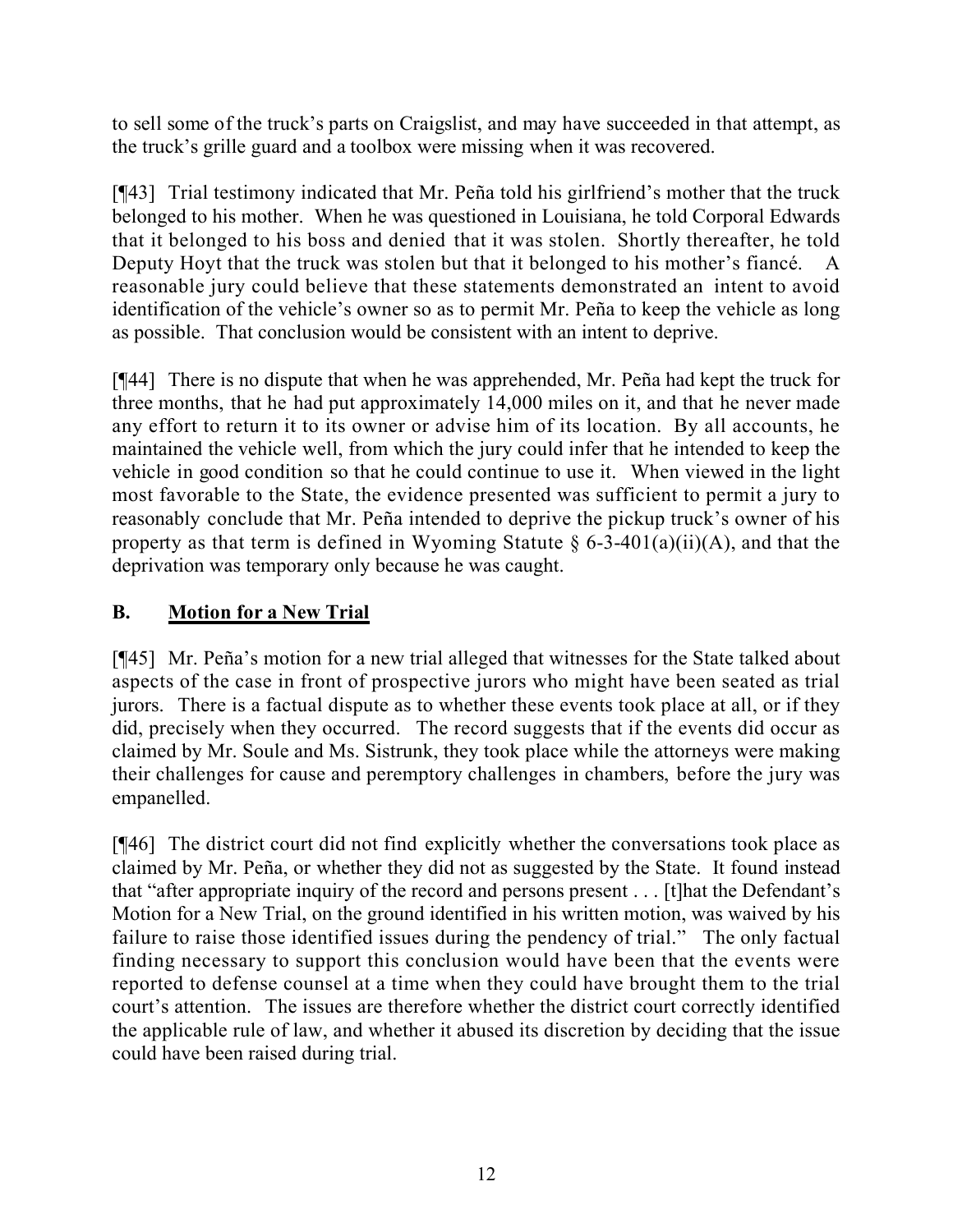[¶47] This Court long ago held that claims of juror misconduct in civil cases are waived if known and not raised at trial. *See Hanson v. Shelburne*, 23 Wyo. 445, 450, 153 P. 899, 900 (1915) ("It is the well-settled rule that a party having knowledge of misconduct of a juror or of the opposite party during the progress of the trial and before it has been submitted to the jury, must promptly call it to the attention of the court or it is waived.").<sup>4</sup> In criminal cases, we have also held that the "failure to challenge a juror, and then later acceptance of the panel at trial, waives any objection to the service of a particular juror." *Benjamin*, ¶ 30, 264 P.3d at 9 (quoting *Kerns v. State*, 920 P.2d 632, 635 (Wyo. 1996)).

[¶48] "In construing Wyoming rules of procedure, where Wyoming and federal rules of procedure are similar, we have repeatedly looked to federal cases construing the federal rule as persuasive authority." *Johnson v. State*, 2009 WY 104, ¶ 14, 214 P.3d 983, 986 (Wyo. 2009) (citing *Bird v. State*, 901 P.2d 1123, 1129 (Wyo. 1995)). The relevant portion of Wyoming Rule of Criminal Procedure 33(a) is nearly identical to its federal counterpart. *Compare* F.R.Cr.P. 33(a) ("Upon the defendant's motion, the court may vacate any judgment and grant a new trial if the interest of justice so requires.")*, with*  W.R.Cr.P. 33(a) ("The court on motion of a defendant may grant a new trial to that defendant if required in the interest of justice."). Federal precedent accordingly has "great persuasive weight" to the issue before us. *See Bird*, 901 P.2d at 1129 ("In our interpretation of our Wyoming Rules of Criminal Procedure having their source in the federal rules, we afford great persuasive weight to federal precedent.").

[¶49] A review of federal precedent reveals a clear majority rule as to waiver of the right to a new trial in cases of juror misconduct. If the defendant knows of possible juror misconduct during trial but does not bring it to the attention of the trial court before the verdict is returned, he waives the right to a new trial on that ground.<sup>5</sup> Requiring a litigant

 <sup>4</sup> In *Hanson*, the plaintiff won a judgment for damages for malicious assault and battery against the defendant. *Id.* at 447, 153 P. at 899. The defendant sought reversal of the judgment, stating that "certain" members of the jury were guilty of misconduct, by reason of their association with and entertainment by the plaintiff during the trial and before said cause was submitted to the jury." *Id.* The Court found that the plaintiff did play several games of pool and tenpins during the pendency of trial, but that the defendant knew of this and failed to object during trial. It held that the defendant's inaction operated as a waiver of later claims of juror misconduct. *Id*. at 449–50, 153 P. at 900*.* 

<sup>5</sup> *See, e.g.*, *United States v. Thai*, 29 F.3d 785, 803 (2d Cir. 1994) ("We are particularly loath to secondguess the actions of the district court when the defendant has failed to object at trial, lest the defendant be permitted to 'wait to hear the verdict before contesting the impartiality of the jury and then attack the court's refusal to investigate his allegation.'" (quoting *United States v. Edwards*, 696 F.2d 1277, 1282 (11th Cir. 1983) (per curiam))); *United States v. Costa*, 890 F.2d 480, 482 (1st Cir. 1989) ("We have held previously that a defendant's failure to raise a claim of juror bias until after trial, when the issue of potential bias was known by the defendant during trial, amounts to a waiver of the claim."); *United States v. Bolinger*, 837 F.2d 436, 438-39 (11th Cir. 1988) ("[A] defendant cannot learn of juror misconduct during the trial, gamble on a favorable verdict by remaining silent, and then complain in a post-verdict motion that the verdict was prejudicially influenced by that misconduct." (quoting *United States v. Jones*, 597 F.2d 485, 488 n.3 (5th Cir. 1979))); *United States v. Ramsey*, 726 F.2d 601, 604 (10th Cir. 1984)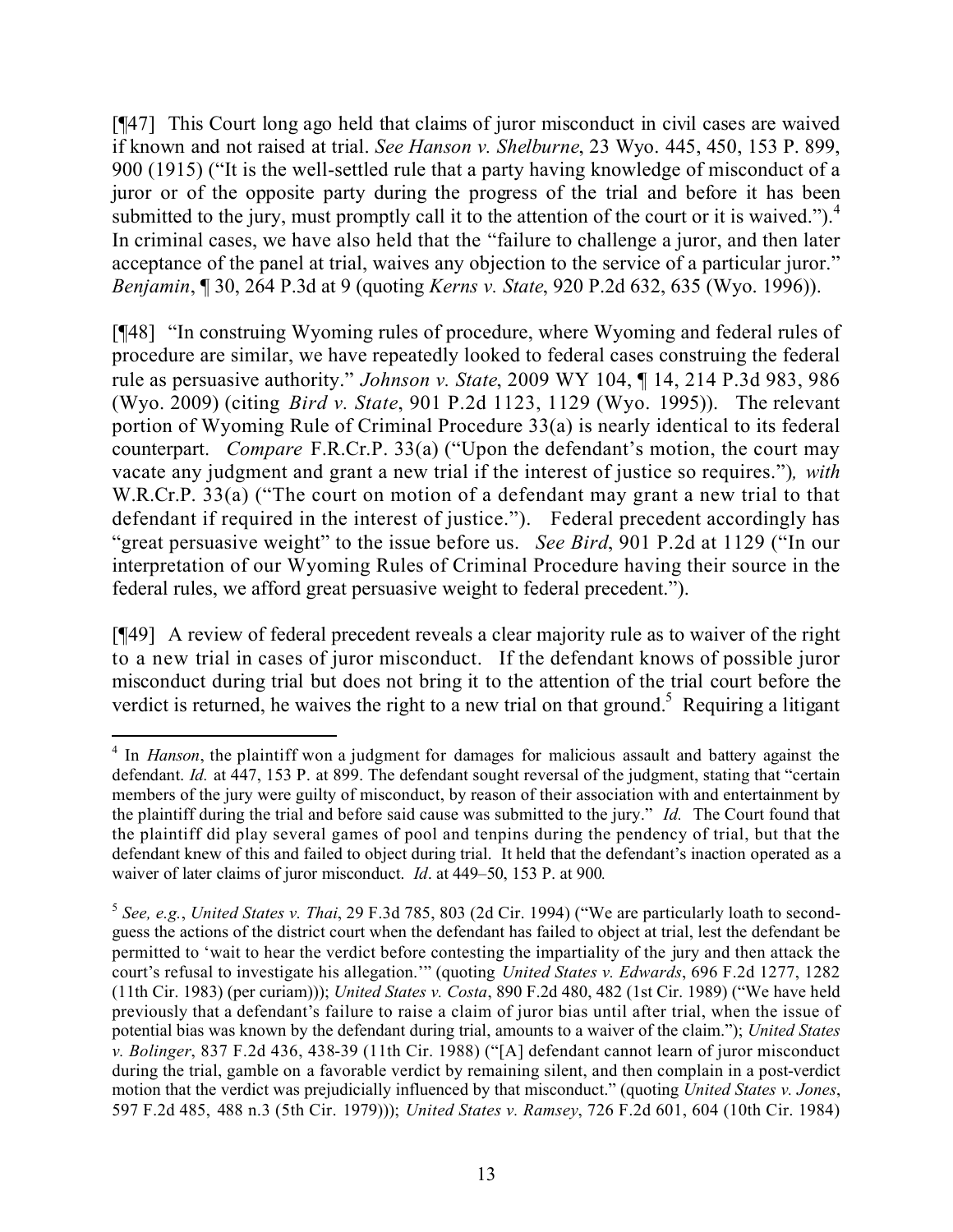who knows of an impropriety related to the jury to bring it to the trial court's attention assures that the trial judge has a chance to determine what has occurred, assess its impact, and perhaps replace a juror with an alternate, thus avoiding a costly mistrial. Any other rule might "allow defendants to sandbag the court by remaining silent and gambling on a favorable verdict, knowing that if the verdict went against them, they could always obtain a new trial by later raising the issue of juror misconduct." *United States v. Costa*, 890 F.2d 480, 482  $(1<sup>st</sup> Cir. 1989)$  (citation omitted).

[¶50] This is not a case of juror misconduct, but rather a question of whether jurors or potential jurors may have been exposed to information which could have improperly influenced them. There is no reason to apply a different rule than that employed in juror misconduct cases. If the impropriety becomes known to a litigant or to his attorney during trial, the trial court should have an opportunity to determine what has occurred and to address it appropriately. We therefore hold that if a defendant or his counsel knows of potential impropriety in connection with the jury during trial, and fails to object before the return of the verdict, he waives any right to a new trial based on that impropriety.

[¶51] The record in this case demonstrates how beneficial the above rule could be. If the conversations in question – as it most strongly appears from the record – occurred before the jury was empanelled and while challenges were being made, the trial judge would have had a number of options to explore before empanelling the jury. At that point, he might have: (1) questioned potential jurors in chambers as to whether they had in fact heard the conversations claimed to have taken place; (2) determined whether any statements made were prejudicial; and (3) taken some action to assure that jurors not exposed to prejudicial information were seated.

 $\overline{a}$ ("When the party is aware of the alleged misconduct during the trial, however, he or she may not raise the issue for the first time after trial.") (citing *United States v. Carter*, 433 F.2d 874, 876 (10th Cir. 1970)); *United States v. Dean*, 667 F.2d 729, 734 (8th Cir. 1982) ("[A]ppellant, by not bringing the question of juror misconduct to the attention of the trial court before the verdict was returned, thereby waived his right to a new trial."); *Gray v. Hutto*, 648 F.2d 210, 212 (4th Cir. 1981) (holding an appellant waived his right to a new trial where his attorney was aware of a potentially improper conversation with a juror but failed to object during trial). *See also* Annotation, *Knowledge by Defendant or his Attorney, before Return of Verdict in Criminal Case, of Misconduct in Connection with Jury after their Retirement as Affecting Right to New Trial or Reversal*, 96 A.L.R. 530 (2011) (citing a number of state and federal cases in support of the "general rule . . . that misconduct on the part of anyone in connection with the jury . . . is not available after the return of the verdict, as a ground for a new trial . . . where it was known to the defendant or his counsel before the return of the verdict"); 3B Charles Alan Wright et al., *Federal Practice & Procedure, Criminal Procedure* § 842 (3d ed. 2004) (explaining how a defendant "cannot speculate with the jury by letting error go by unremarked and then seek a new trial on the basis of the error if the verdict is unfavorable to him"); 27 Charles Alan Wright et al., *Federal Practice & Procedure*, *Evidence* § 6076 (2d ed. 2007) ("[A] party may waive its objections where it was aware of jury misconduct during the trial and waited until after the verdict to complain.").